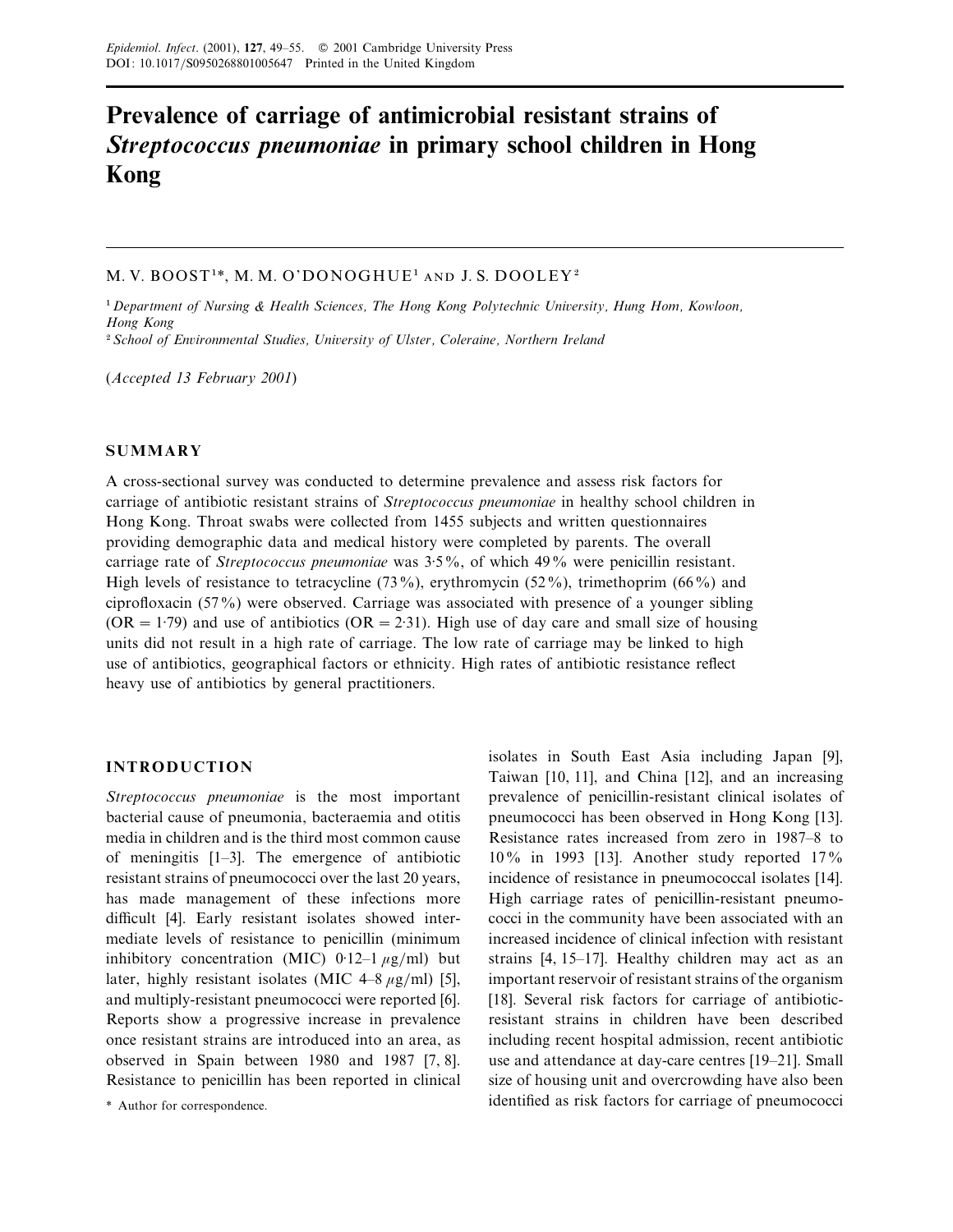[21, 22]. The overcrowding and day care risk factors are of particular relevance in Hong Kong, where housing units are small in size and where there is a high rate of use of child care facilities. In addition, antibiotic use by general practitioners is high [23]. There has only been one limited community-based survey of carriage of pneumococci in Hong Kong [23]. The prevalence of antibiotic-resistant strains carried by healthy children in the community in Hong Kong has not been reported. Knowledge of the levels of penicillin resistance in the community would be useful in the management of pneumococcal disease.

The aim of this study was to establish the carriage rate of *Streptococcus pneumoniae*, and the prevalence of antibiotic-resistant strains in Hong Kong primary school children. It also attempted to determine risk factors associated with carriage of antibiotic resistant strains.

#### **MATERIALS AND METHODS**

# **Study population**

The reference population was defined as children attending the first year of primary school (primary one) in Hong Kong. As 98% of the population in Hong Kong is Chinese, the sample was restricted to those of Chinese ethnic origin. The schools used were situated in traditional urban areas, areas of older public housing and in new towns in the New Territories, to provide a representative sample in terms of both locations and socio-economic status. Informed consent to screen the children was sought from parents, who were asked to complete a simple questionnaire on family size, age of siblings of the index child, housing type as an indicator of socioeconomic status, recent travel out of Hong Kong, hospital admissions in the past year, and visits to the doctor and antibiotic use in the preceding 3 months. The questionnaire had been translated into Chinese and validated by a pilot study. Housing type used the definitions of the Census and, in general, families living in private flats or in home ownership schemes would have higher incomes. Public housing indicates rented government owned properties which are only available to those on lower incomes. The temporary housing category indicates homes in government provided housing of small size with very limited facilities. Families may have to stay in these premises for several years whilst waiting for places in public housing.

# **Study design**

The study was a cross-sectional survey. A representative sample of the primary one school population were screened for carriage of *Streptococcus pneumoniae* and the prevalence of antibiotic resistance determined in these isolates. The investigation was approved by the Human Subjects Ethics Committee of the Hong Kong Polytechnic University.

#### **Microbiological methods**

Throat swabs collected from each child were placed in transport media and delivered to the laboratory within 1 h. The swabs were inoculated on 5% blood agar supplemented with 1% crystal violet and the plates incubated at 37 °C in 5% CO<sub>2</sub> for 24 h. *Streptococcus pneumoniae* were identified by colonial morphology, optochin sensitivity and bile solubility. Screening for antibiotic resistance was performed on Mueller Hinton agar with 5% lysed horse blood by disdiffusion techniques using antibiotic concentrations and breakpoints as specified by the National Committee for Clinical Laboratory Standards (NCCLS) [24]. Susceptibility to the following antibiotics was determined: erythromycin, tetracycline, vancomycin, teicoplanin, rifampicin, trimethoprim, ciprofloxacin, and imipenem. For teicoplanin, trimethoprim, ciprofloxacin and imipenem, interpretation criteria of the Swedish Reference Group for Antibiotics was used [25]. Susceptibility to benzyl penicillin was determined using 1  $\mu$ g oxacillin disks [26]. Isolates with a zone of inhibition  $\leq 19$  mm were considered resistant and the MICs to penicillin and cefotaxime were then determined by E-test. Cefotaxime is currently used in Hong Kong to treat cases with penicillin resistance.

# **Statistical methods**

Results were analysed using the SPSS statistical package and Pearson chi square test was performed and odds ratios with 95% confidence intervals were calculated. Multivariate logistic regression was also performed with carriage of pneumococci as the dependent variable and inclusion of younger siblings, travel, hospitalization, visits to the doctor and use of antibiotics as covariates. This analysis was repeated using carriage of antibiotic resistant strains as the dependent variable.

It was calculated that for the sample size of 1455, with a carriage rate of  $3.5\%$  and by setting alpha to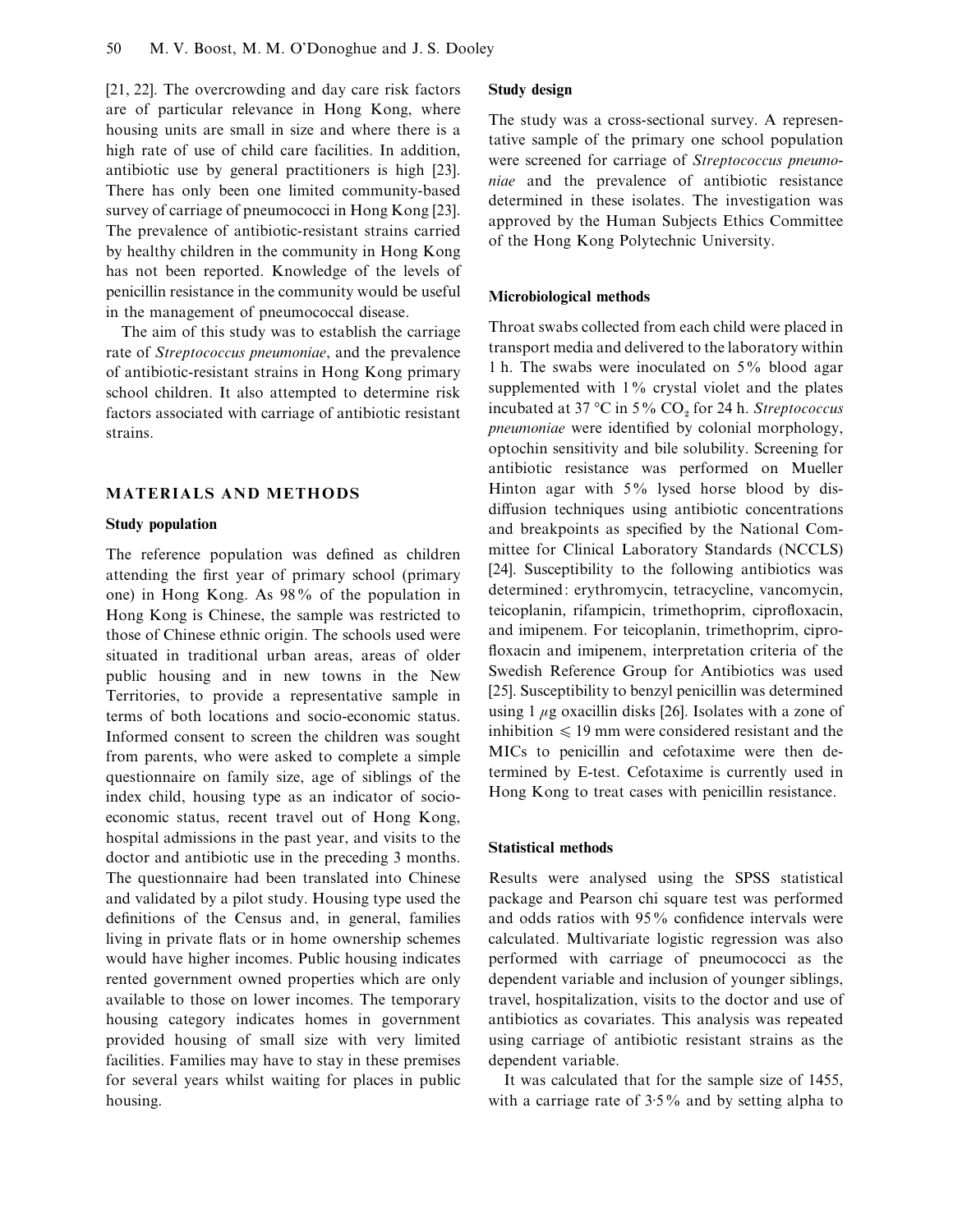| Antimicrobial<br>agent    | No. of strains<br>resistant $(\% )$<br>(penicillin-sensitive)<br>strains) $n = 26$ | No. of strains<br>resistant $(\% )$<br>(penicillin-sensitive)<br>strains) $n = 25$ | No. of strains<br>resistant $(\% )$<br>(all strains) $n = 51$ |
|---------------------------|------------------------------------------------------------------------------------|------------------------------------------------------------------------------------|---------------------------------------------------------------|
| Sensitive to<br>all drugs | 5(19)                                                                              |                                                                                    | 5(10)                                                         |
| Penicillin (IR)           |                                                                                    | 9 (36)                                                                             | 9 (18)                                                        |
| Penicillin $(R)$          |                                                                                    | 14 (56)                                                                            | 14 (27)                                                       |
| Tetracycline              | 17(65)                                                                             | 20(80)                                                                             | 37(73)                                                        |
| Erythromycin              | 10(38)                                                                             | 17 (68)                                                                            | 27 (52)                                                       |
| Trimethoprim              | 17 (65)                                                                            | 17 (68)                                                                            | 34 (66)                                                       |
| Ciprofloxacin             | 17(65)                                                                             | 12(48)                                                                             | 29(57)                                                        |
| 1 agent                   | 6(23)                                                                              |                                                                                    | 6(12)                                                         |
| 2 agents                  | 8 (31)                                                                             | 3(12)                                                                              | 11(22)                                                        |
| 3 agents                  | 9(34)                                                                              | 8(32)                                                                              | 17(33)                                                        |
| 4 agents                  | 3(12)                                                                              | 9(36)                                                                              | 12(24)                                                        |
| Cefotaxime*               |                                                                                    | 9(36)                                                                              | 9 (18)                                                        |

Table 1. *Antimicrobial resistance of isolates of* Streptococcus pneumoniae

\* (MIC  $\geq 1.0$  mg/ml).

 $0.05$  and power to  $0.8$ , the minimum odds ratio detectable was 1.67.

# **RESULTS**

#### **Study population**

1970 children from 19 schools were invited to participate. 1470 parents completed the consent form and questionnaire, and samples were collected from 1455 children, a response rate of 73%. Nine children were absent on the day of sampling and six refused to have a swab taken. Participation rates differed little between schools (range 68–80%) and were not linked to location. Some parents who had declined to participate completed the questionnaire. 50 of these were analysed and there appeared to be no difference between those who participated and those who refused. A few who refused gave the reason of previous unpleasant experience with throat swab, but most simply declined. Between 17 and 121 children were screened in each school (mean 77). The mean age was 77 months, median 72 months. The sex distribution was approximately equal  $(51\% \text{ girls}, 49\%)$ boys).

# **Carriage of** *Streptococcus pneumoniae*

The prevalence of carriage of *Streptococcus pneumoniae* was 3±5% (49 out of 1455). A total of 51 strains were isolated as 2 children carried 2 strains. 25 (49%) of the 51 strains were resistant to penicillin, of which, 14 (27 $\cdot$ 5%) were highly resistant to penicillin. Cefotaxime MIC was determined and of strains displaying high level penicillin resistance, 9 (64%) showed resistance (MIC  $\geq 1:0 \mu$ g/ml). Only 5 strains (10%) were sensitive to all drugs tested and all penicillin resistant strains displayed resistance to at least one other drug. Resistance to tetracycline, ciprofloxacin and trimethoprim was observed alone, but erythromycin resistance was always in combination (Table 1). Although there was some reduction in zone size, no strains showed resistance to imipenem using the Swedish Reference criteria [25].

#### **Epidemiological characteristics**

Several factors appeared to be associated with carriage, but the relatively small numbers of carriers resulted in wide confidence intervals (Table 2). Only the presence of younger sibling(s) in the family was clearly associated with increased risk of carriage (OR 1.88, CI 1.04–3.40;  $P = 0.036$ ). The presence of only older siblings appeared to be protective, with confidence intervals just above the value for significance (OR 0.56, CI 0.30–1.02;  $P = 0.056$ ).

There did not appear to be a relationship between the age of the child and the risk of carriage within the age range sampled, as prevalence in those  $> 77$ months was  $3.4\%$  and in those  $> 72$  months,  $3.5\%$ .

There was no significant association between housing type and either carriage of pneumococci or presence of resistant strains of *Streptococcus pneumo*-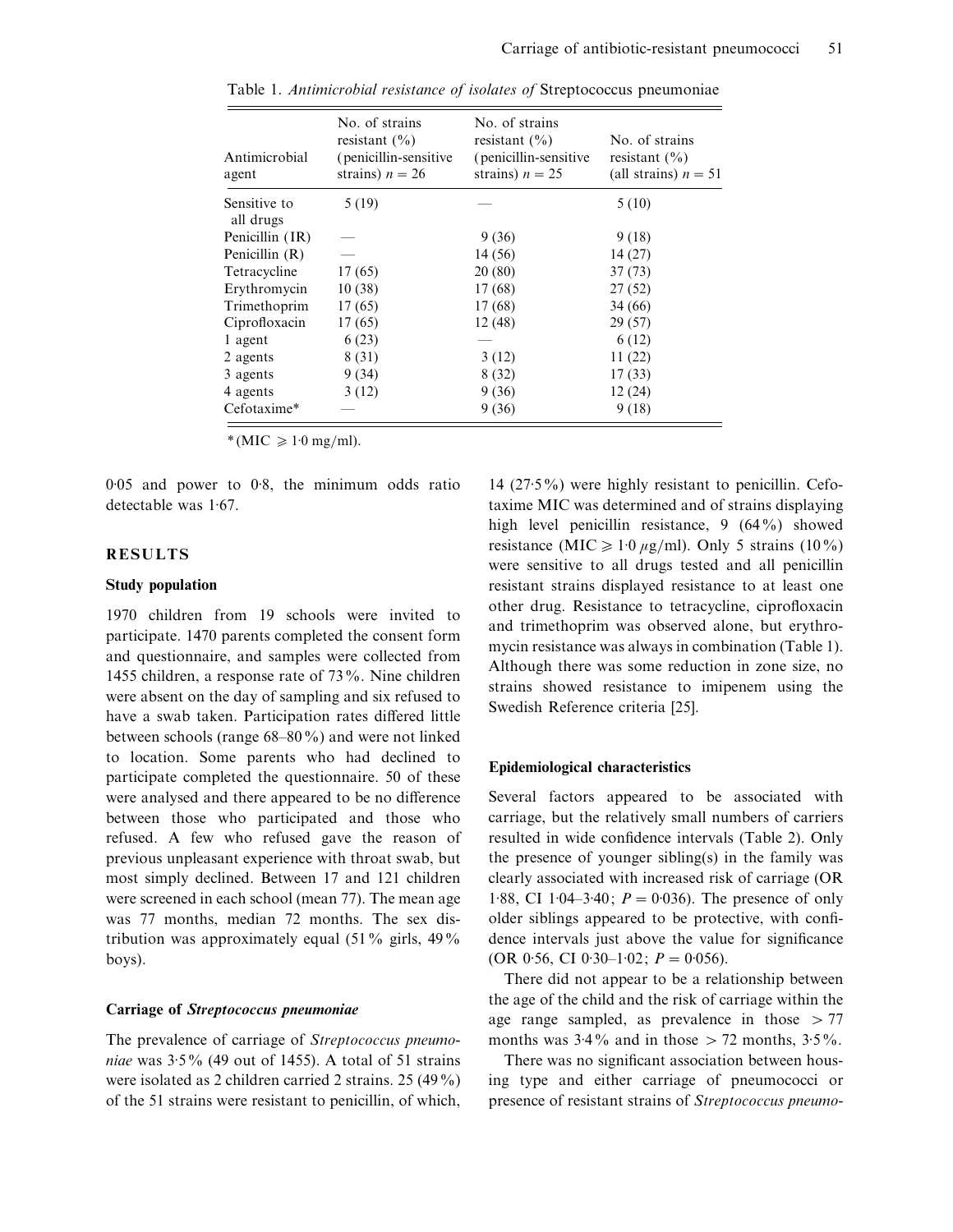|                                | Streptococcus pneumoniae       |                                            |                      |                                            |  |
|--------------------------------|--------------------------------|--------------------------------------------|----------------------|--------------------------------------------|--|
| Variable                       | Present $(\frac{9}{0}) n = 49$ | Absent $\left(\frac{9}{0}\right) n = 1406$ | Crude OR,<br>95% CI  | Adjusted OR,<br>95 % CI                    |  |
| Older siblings                 | 16(32)                         | 645 (46)                                   | $0.56(0.30-1.02)$    |                                            |  |
| No siblings                    | 11(22)                         | 366(26)                                    | $0.81(0.41-1.58)$    |                                            |  |
| Has siblings                   | 38 (77)                        | 1025(74)                                   | $1.23(0.61-2.34)$    |                                            |  |
| Younger siblings               | 24 (49)                        | 484 (35)                                   | $1.79(1.01-3.15)$    | $1.88(1.04 - 3.40)$<br>(carriage of pnc)   |  |
| Travel                         | 11(23)                         | 292(21)                                    | $1.15(0.51 - 2.27)$  | $1.13(0.57-2.27)$<br>(carriage of pnc)     |  |
| Hospitalization                | 2(4.2)                         | 22(1.6)                                    | $2.76(0.63 - 12.02)$ | $3.56(0.77-16.42)$<br>(carriage of pnc)    |  |
| Visit to doctor <sup>*</sup>   | 15(33)                         | 546 (39)                                   | $0.73(0.39-1.38)$    | $0.71(0.23 - 2.13)$<br>(carriage of pnc)   |  |
| Visit to doctor†               | 10(43)                         | 551 (39)                                   | $1.92(0.60 - 6.15)$  | $2.49(0.13 - 46.27)$<br>(carriage of PRSP) |  |
| Use of antibiotic <sup>*</sup> | 14(34)                         | 473 (30)                                   | $1.12(0.72 - 1.75)$  | $1.17(0.637 - 2.21)$<br>(carriage of pnc)  |  |
| Use of antibiotic†             | 9(39)                          | 478 (34)                                   | $2.31(0.63 - 8.39)$  | $1.93(0.58 - 6.38)$<br>(carriage of PRSP)  |  |

Table 2. *Associations between family size*, *siblings*, *trael*, *hospitlization*, *isits to the doctor and antibiotic usage and carriage of* Streptococcus pneumoniae

\* All isolates, † Penicillin-resistant isolates.

Older siblings = child has older siblings only. Younger siblings = child has younger siblings. Hospitalization = hospitalization within last year for any reason. Visit to doctor  $=$  parent reported visit within last 3 months. Use of antibiotic  $=$  parent reported antibiotic prescribed for the child within last 3 months.

pnc = pneumococcus; PRSP = Penicillin resistant *Streptococcus pneumoniae*.

| Table 3. Relationship between housing type and |  |  |
|------------------------------------------------|--|--|
| carriage of Streptococcus pneumoniae           |  |  |

| Housing type             |       | Prevalence of Percentage of penicillin<br>carriage $(\%)$ restraint strains $(\%)$ |
|--------------------------|-------|------------------------------------------------------------------------------------|
| Private flat             | 4.7   | 43                                                                                 |
| Home Ownership<br>Scheme | $3-0$ | 66                                                                                 |
| Public                   | 2.6   | 45                                                                                 |
| Temporary                | 6.9   | 25                                                                                 |

*niae* (Table 3). The sample closely matched the percentages living in the four housing types reported by the most recent census. The highest isolation of pneumococci was from children living in temporary housing, but numbers of children living in this type of housing was only 4% of the total tested.

The rate of carriage differed between individual schools ranging from 0–13% and there appeared to be clustering of carriage of *Streptococcus pneumoniae* in some schools ( $\chi^2 = 67.71$ ;  $P = 0.001$ ). In schools where carriage was found, both sensitive and resistant strains were isolated.

#### **DISCUSSION**

This study showed a low rate of carriage of *Streptococcus pneumoniae* in primary one schoolchildren in Hong Kong  $(3.5\%)$ . This figure is lower than the carriage rate of  $10.8\%$  reported in the limited study performed by Sung et al. [23]. However, their study population ranged in age from 2 months to 5 years, and previous workers have shown that higher carriage rates are found in younger children [27].

The association observed in this study between carriage and younger siblings may reflect the higher rates of carriage usually seen in the younger age group. However, an increase of carriage in early school years has been reported [28], which may reflect contact with other children who are carriers. Having no siblings or only older siblings would tend to reduce exposure to younger children explaining the lower carriage rates. Although many studies have reported higher rates of carriage in children in pre-school and primary school [16, 19], a low carriage rate in young children was reported in a recent large study in Italy [28]. These authors suggested the low rate may be due to sampling of healthy children. This may also explain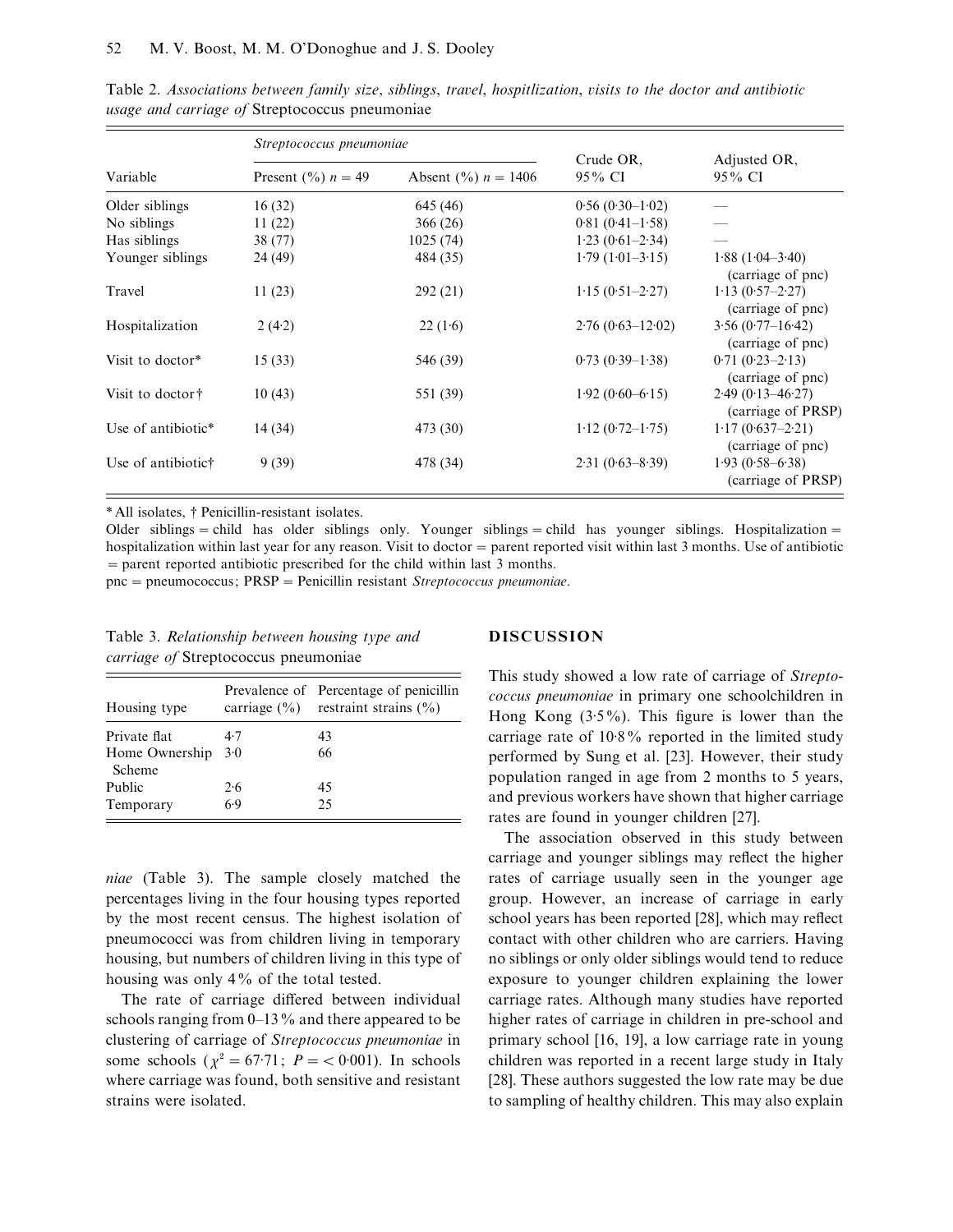the low carriage rate in our study, as sampling was performed on children attending school. Few children in either the Italian or the present study had been hospitalised.

Many studies [7, 8, 14, 29, 30] have reported an increase in the prevalence of antibiotic resistance of laboratory isolates in the last 20 years. These studies fail to address the prevalence of antibiotic-resistant pneumococci in the general population. Several studies described as population-based studies were connected to outbreaks or were associated with one institution. Variations in study design make it difficult to compare prevalence rates between countries. Studies performed in Spain [16], Australia [31] and Canada [27] have reported prevalence rates of penicillin resistance in pneumococcal strains to be  $35.9\%$ ,  $30\%$ and 17%. In contrast, a UK study of similar design to this study, found a much lower rate of resistant strains (2±8%) [19]. This may reflect lower rates of antibiotic use in UK. The results of the present survey have shown that 49% of strains are antibiotic resistant, which is one of the highest reported rates in a community study. The proportion of strains with high level resistance was  $28.5\%$  which is much higher than that of the UK study [19] and that of Australian children in day care [31]. Penicillin-resistance was reported as 17±4% in clinical isolates of *Streptococcus pneumoniae* in Hong Kong but this was not differentiated into high and intermediate levels of resistance [14].

Levels of resistance to other antimicrobials were also high and all penicillin resistant strains were resistant to at least one other agent. The high level of resistance to erythromycin in the isolates  $(52\%)$ reflects that seen in clinical isolates in Hong Kong (68%) [29].

Some studies have reported that carriage of pneumococci, in particular resistant strains [19], is associated with travel overseas. In this current study, travel did not seem to be associated with pneumococcal carriage or antibiotic resistance. However, as the number of children who had travelled was relatively small, and mainly to nearby Southern China, the effect of travel may have been missed. Hospitalization has been shown to be associated with carriage of penicillin-resistant strains in children [20], but although there was an indication of increased risk of carriage associated with hospitalization (OR 3±56), this did not achieve significance as only 24 children  $(1.6\%)$  had been hospitalized. Several studies have shown an association between antibiotic use and

carriage of resistant strains of *Streptococcus pneumoniae* [22, 32]. Investigation of this association was made difficult because many of the parents were unaware of the types of drugs prescribed for their children. Of those reporting antibiotic use, there did appear to be an association  $(OR 1.17$  for all isolates, OR 1.93 for resistant isolates) but this did not reach statistical significance due to the small numbers.

Socio-economic factors and poor housing conditions have been shown to be associated with higher rates of carriage of *Streptococcus pneumoniae* [27, 33], but there were no significant associations with any housing type although rates did appear higher in temporary housing. It is possible that the lower level of resistant strains in children living in temporary housing reflects lower use of antibiotics. The percentage of resistant strains was highest in home ownership scheme housing. This may be due to the higher socio-economic status and ease of access to doctors of this group, who may seek medical attention more often. However, small numbers of isolated pneumococci prevented any valid statistical testing. Other studies on Vietnamese children living in detention camps in Hong Kong [23] in very overcrowded conditions, have shown higher rates of carriage. The effect of socioeconomic factors in the current study may be masked, as the carriage rate was low overall and, although overcrowding has decreased, there is still a high density of people in most housing units in Hong Kong. The low rate of carriage reported here is in contrast to the situation elsewhere, where high rates of carriage have been associated with small size of housing units [33].

Use of child care facilities has been identified as a risk factor for carriage in other studies [20, 27, 34], but although virtually all children in this study had attended kindergarten, there was a low rate of carriage.

It is difficult, therefore, to explain the low rate of carriage of pneumococci in Hong Kong. Genetic factors have been suggested as of possible importance in determining carriage, and were suggested as a possible additional factor in the comparison of Hong Kong and Vietnamese children [23]. Further studies of other groups of children living in Hong Kong should be performed to determine if the environment or ethnicity affect carriage in this area.

It has been suggested that high rates of antibiotic use may eradicate carriage of pneumococci from most children, but may select for resistant strains when these are present [35]. It is generally considered that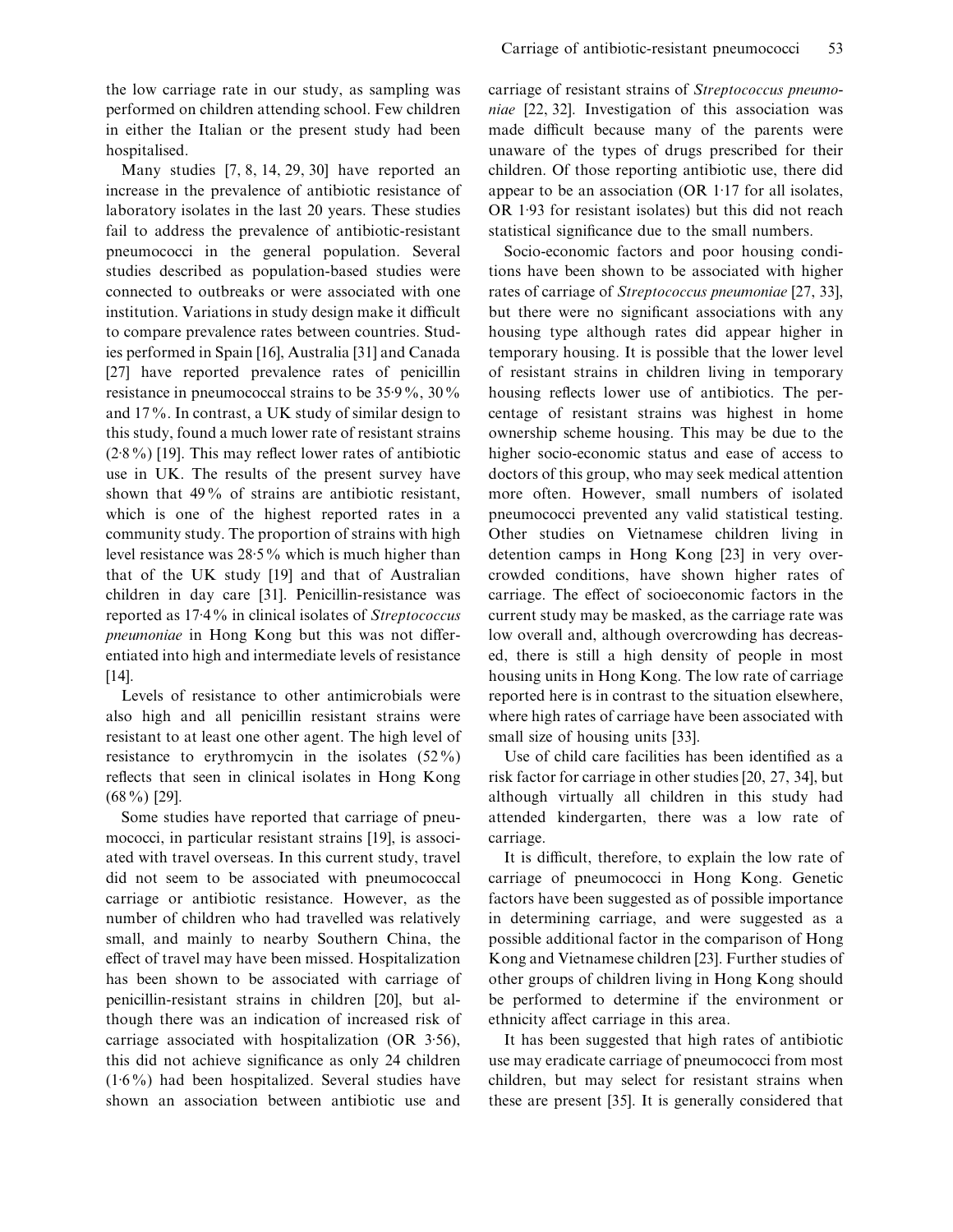there is a high rate of prescription of antibiotics in Hong Kong [23, 36]. This may account for the change in direction of the risk factor for visits to the doctor in carriage of antibiotic resistant strains, and the low rate of carriage together with a high level of antibiotic resistance observed in this study. Longitudinal studies on the effect of antibiotics on carriage of pneumococci may reveal this relationship. Restrictive strategies on antibiotic usage may be considered to reduce the high rates of carriage of resistant pneumococci.

#### **ACKNOWLEDGEMENTS**

This work was supported by Research Funding from the Department of Nursing and Health Sciences, The Hong Kong Polytechnic University. We are grateful for the co-operation of Mr John Leung of the Tung Wah Group of Hospitals for arranging the participation of schools and the head-teachers of the schools for their help in arranging sample collection.

The authors would like to thank Professor S. K. Lo for advice on statistical analysis, Ms Irene Wu for help in specimen collection, and Ms Lorraine Leung for technical assistance.

#### **REFERENCES**

- 1. Gray BM, Converse GM, Dillon HC. Epidemiologic studies of *Streptococcus pneumoniae* in infants: acquisition, carriage and infection during the first 24 months of life. J Infect Dis 1980; **142**: 923–33.
- 2. Klein JO. The epidemiology of pneumococcal disease in infants and children. Rev Infect Dis 1981; **3**: 246–53.
- 3. Leiberman A, Dagan R, Leibovitz E, Yagupsky P, Fliss DM. The bacteriology of the nasopharynx in childhood. Int J Ped Otorhinolaryngol 1999; **49** (Suppl I): SI51–3.
- 4. Klugman KP. Pneumococcal resistance to antibiotics. Clin Microbiol Rev 1990; **3**: 171–96.
- 5. Appelbaum PC, Bhamjee A, Scragg JN, Hallett AF, Bowen AJ, Cooper RC. *Streptococcus pneumoniae* resistant to penicillin and chloramphenicol. Lancet 1977; **ii**: 995–7
- 6. Jacobs MR, Koornhof HJ, Robins-Browne RM, et al. Emergence of multiply resistant pneumococci. N Engl J Med 1978; **299**: 735–40.
- 7. Fenoll A, Martin Bourgon C, Munoz R, Vicioso D, Casal J. Serotype distribution and antimicrobial resistance of *Streptococcus pneumoniae* isolates causing systemic infections in Spain, 1979–1989. Rev Infect Dis 1991; **13**: 56–60.
- 8. Linares J, Pallares R, Alonso T, et al. Trends in antimicrobial resistance of clinical isolates of *Streptococcus pneumoniae* in Bellvitge Hospital, Barcelona, Spain (1979–1990). Clin Infect Dis 1992; **15**: 99–105.
- 9. Yoshida R, Kaku M, Kohno S, et al. Trends in antimicrobial resistance of *Streptococcus pneumoniae* in Japan. Antimicrob Agents Chemother 1995; **39**: 1196– 8.
- 10. Chiou CCC, Liu YC, Huang TS, et al. Extremely high prevalence of nasopharyngeal carriage of penicillinresistant *Streptococcus pneumoniae* among children in Kaohsiung, Taiwan. J Clin Microbiol 1998; **36**: 1933–7.
- 11. Hseuh PR, Chen HM, Lu YC, Wu JJ. Antimicrobial resistance and serotype distribution of *Streptococcus pneumoniae* strains isolated in Southern Taiwan. J Formos Med Assoc 1996; **95**: 29–36.
- 12. Wang H, Huebner R, Chen M, Klugman K. Antibiotic susceptibility patterns of *Streptococcus pneumoniae* in China and comparisons of MICs by agar dilution and E-test methods. Antimicrob Agents Chemother 1998; **42**: 2633–6.
- 13. Lee YS. Emergence of pneumococci with reduced susceptibility to antibiotics in Hong Kong. J Hong Kong Med Assoc 1993; **45**: 49–52.
- 14. Ling JM, Cheng AF. Antimicrobial resistance of clinical isolates from 1987 to 1993 in Hong Kong. Hong Kong Med J 1995; **1**: 212–8.
- 15. Istre GR, Tarpay M, Anderson M, Pryor A, Welch D, & the Pneumococcus Study Group. Invasive disease due to *Streptococcus pneumoniae* in an area with a high rate of relative penicillin resistance. J Infect Dis 1987; **156**: 732–5.
- 16. Perez JL, Linares J, Bosch J, Lopez de Goicoechea MJ, Martin R. Antibiotic resistance of *Streptococcus pneumoniae* in childhood carriers. J Antimicrob Chemother 1987; **19**: 278–80.
- 17. Leibovitz E, Raiz S, Piglansky L, et al. Resistance patterns of middle ear fluid isolates in acute otitis media recently treated with antibiotics. Pediatr Infect Dis J 1998; **17**: 463–9.
- 18. Robins-Browne RM, Kharsany AB, Koornhof HJ. Antibiotic resistant pneumococci in hospitalised children. J Hyg 1984; **93**: 9–16.
- 19. Ridgeway EJ, Tremlett CH, Allen KD. Capsular serotypes and antibiotic sensitivity of *Streptococcus pneumoniae* isolated from primary-school children. J Infect 1995; **30**: 245–51.
- 20. Barnes DM, Whittier S, Gilligan PH, Soares S, Tomasz A, Henderson FW. Transmission of multidrug-resistant serotype 23F *Streptococcus pneumoniae* in group day care: evidence suggesting capsular transformation of the resistant strain in vivo. J Infect Dis 1995; **171**: 890–6.
- 21. Gillespie SH. Aspects of pneumococcal infection including bacterial virulence, host response and vaccination. J Med Microbiol 1989; **28**: 237–48.
- 22. Guillemot D, Carbon C, Balkau B, et al. Low dosage and long treatment duration of  $\beta$ -lactam: risk factors for carriage of penicillin-resistant *Streptococcus pneumoniae*. JAMA 1998; **279**: 365–70.
- 23. Sung RYT, Ling JM, Fung SM, Oppenheimer SJ, Crook DW, Cheng AF. Carriage of *Haemophilus influenzae* and *Streptococcus pneumoniae* in healthy